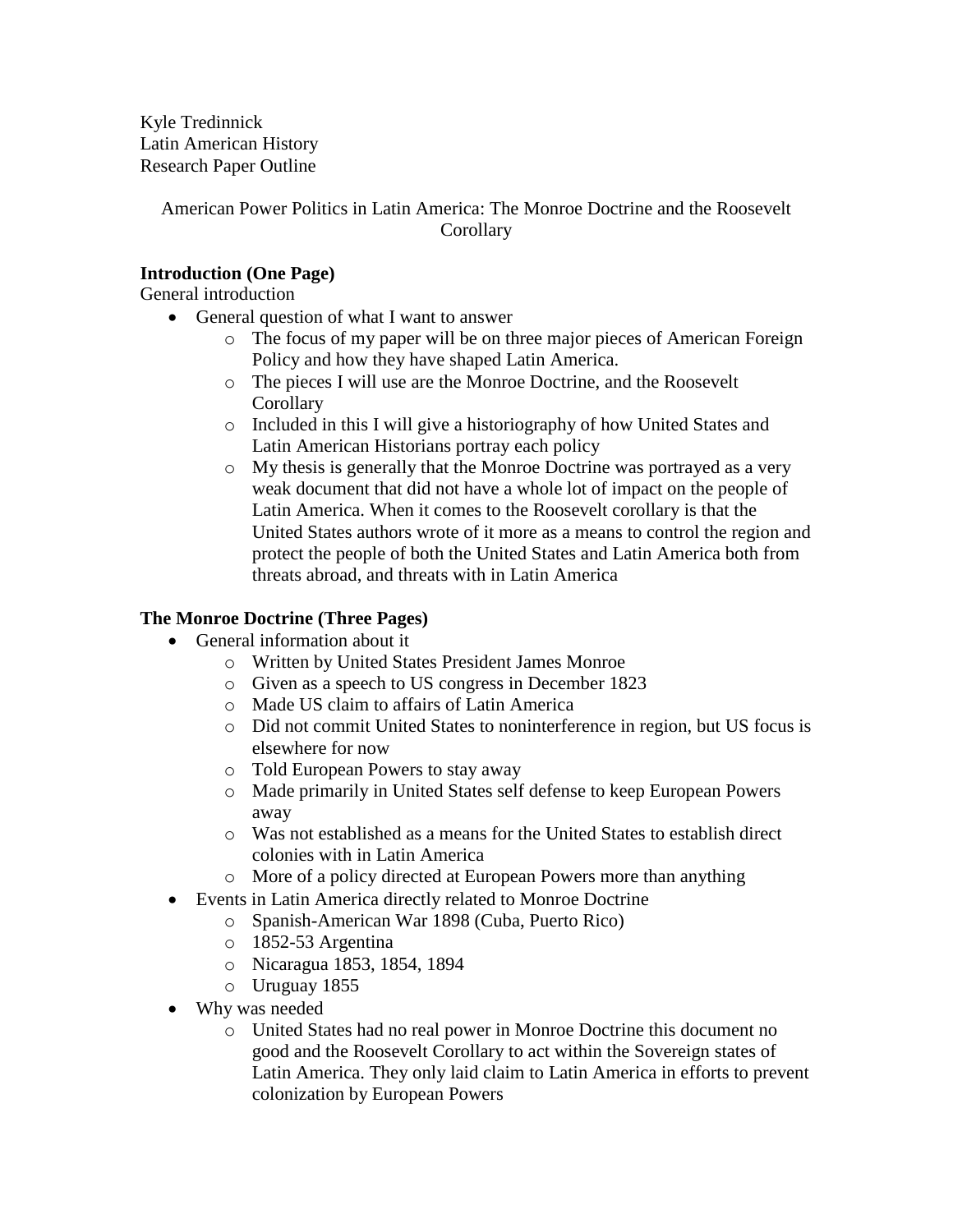- o In order to get what it wanted out of Latin America, the United States needed to be able to directly manipulate the political systems with in some Latin American countries.
- o The United State's stand in the world system had changed, they now possessed one of the top navies in the world and could make more of a bold statement and defend it with regards to Latin America
- Historiography
	- o Written as a very weak document that really had to means of enforcement
	- o United States Historians praise it as a means to protect the Latin American people from the old powers of Europe
	- o Latin American historians writing about US as a scared state trying to make a claim in Latin America without hurting anyone's feeling.
	- o LA historians write about it as a good way of protecting LA from European powers
- Conclusion of Monroe Doctrine
	- o What were its lasting impacts on Latin America
	- o Used as a scape goat for the United States to participate in actions that were otherwise illegal
	- o One of the first real pieces of US foreign policy
	- o Set a precedent of the United State's relationship with Latin America

# **Roosevelt Corollary (Three Pages)**

- o General Information about it
	- o Proclaimed by United States President Theodore Roosevelt in 1904
	- o Leaders of Dominican Republic asked Roosevelt to protect them from European collectors
	- o Used as another way to keep European Interests out of the Western Hemisphere
	- o Formally declared United States would adopt a direct Intervention relationship with Latin America in order to ensure stability with in the region
	- o United States now possessed the "Great White Fleet" and thus the ability to enforce any territorial like claims to Latin America
- o How did this document affect Latin America?
	- o United States Government could not step in and intervene when ever it saw fit
	- o De legitimized Latin American sovereignty
	- o Made it more of a Big Brotherly role of the United States to protect the "Little Brother" of Latin America
	- o Directly involved United States in a number of different Policing actions, Customs Receiverships, and Military Occupations
	- o Any new government that wanted to seek power may not have due to the threat of United States Intervention
- o What did it do that the Monroe Doctrine did not?
	- o Formally established an Intervention based relationship between the United States an Latin America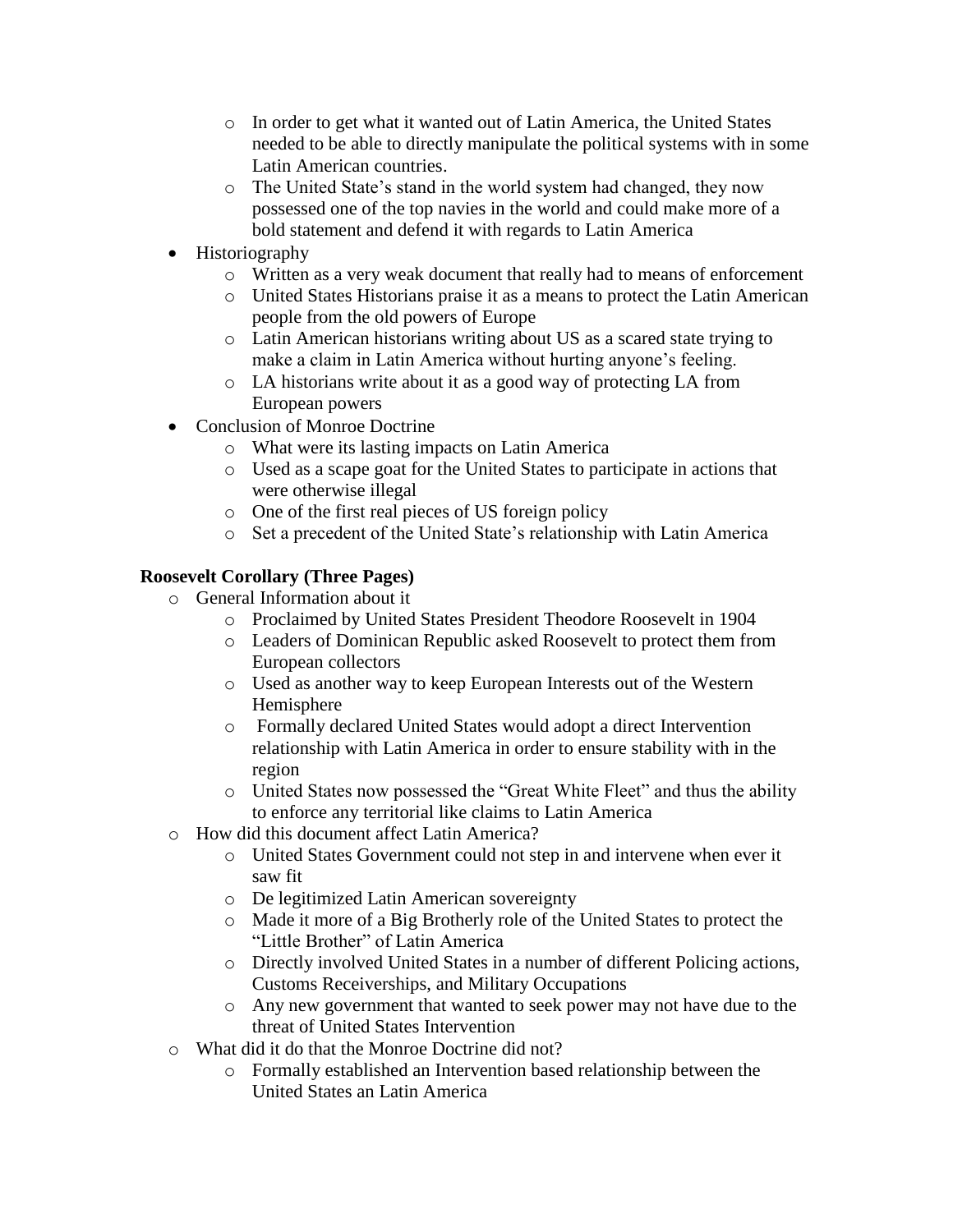- o United States would step in to correct any situation in order to ensure stability
- o Monroe Doctrine focused on keeping European Powers out, Roosevelt Corollary focused on letting United States in
- o Events in Latin America directly related to Roosevelt Corollary
	- o Panama 1903 (although this was slightly before the Corollary, it was under the same president and generally follows the principles of the Corollary)
	- o Cuba (Platt Amendment)
		- Troops 1906-1909, 1912, 1917-1921
	- o Haiti 1930s
		- Financial Supervision 1916-1941
	- o Dominican Republic 1916-1924
		- Financial Supervision 1905-1941
	- o Nicaragua
		- Us troops 1909-1910, 1912-1925, 1926-1933
		- Financial Supervision 1911-1924
- o Historiography
	- o United States Historians praise document somewhat as a means of the United States to control the hemisphere and manipulate it to their liking
	- o Latin American Historians more critical of it since it breaches the boundaries of sovereignty established
- o Conclusion of Roosevelt Corollary
	- o Hypocrisy? The Monroe Doctrine was established to protect Latin America from the very thing which the United States was now doing to them
	- o Directly interconnected policies of Latin America and United States
	- o Allowed United States corporations to start exploiting Latin America since if countries tried to stop them, the United States government could just intervene on behalf of the corporations

#### **Good Neighbor Policy (One-Two Pages)**

- What was it
	- o 1933 Franklin D. Roosevelt established the Good Neighbor policy
	- o ended the intervention based relationship between the United States and Latin America
	- o led to 1936 Protocol of nonintervention at Inter –American conference in Buenos Aires Argentina
	- o Went along with isolationist feelings of American, trying to stay out of another European war
- What it meant for Latin America
	- o SOVERIGNTY, uninhibited
	- o Still very much under the influence of Untied States, but were at least out from underneath them now